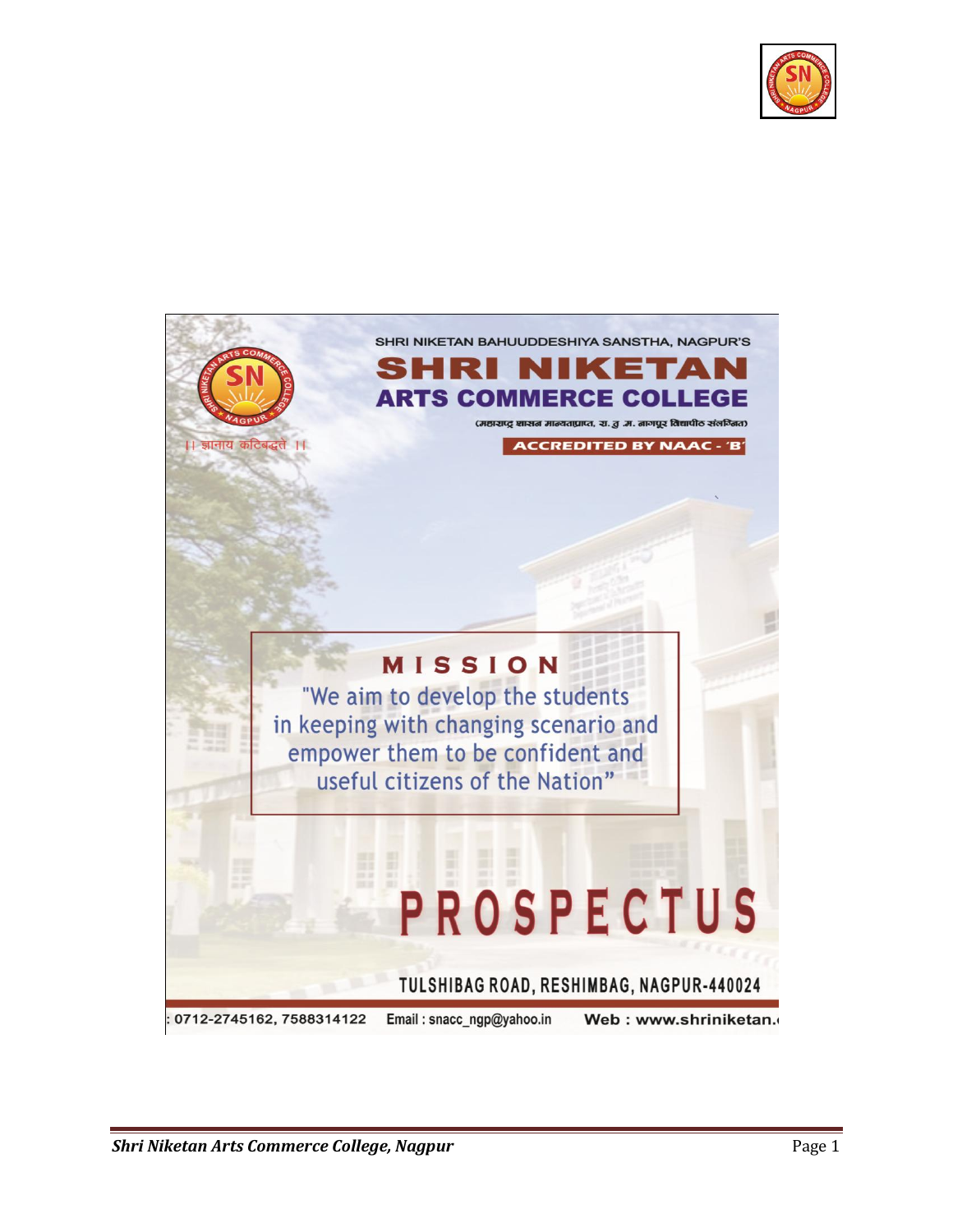

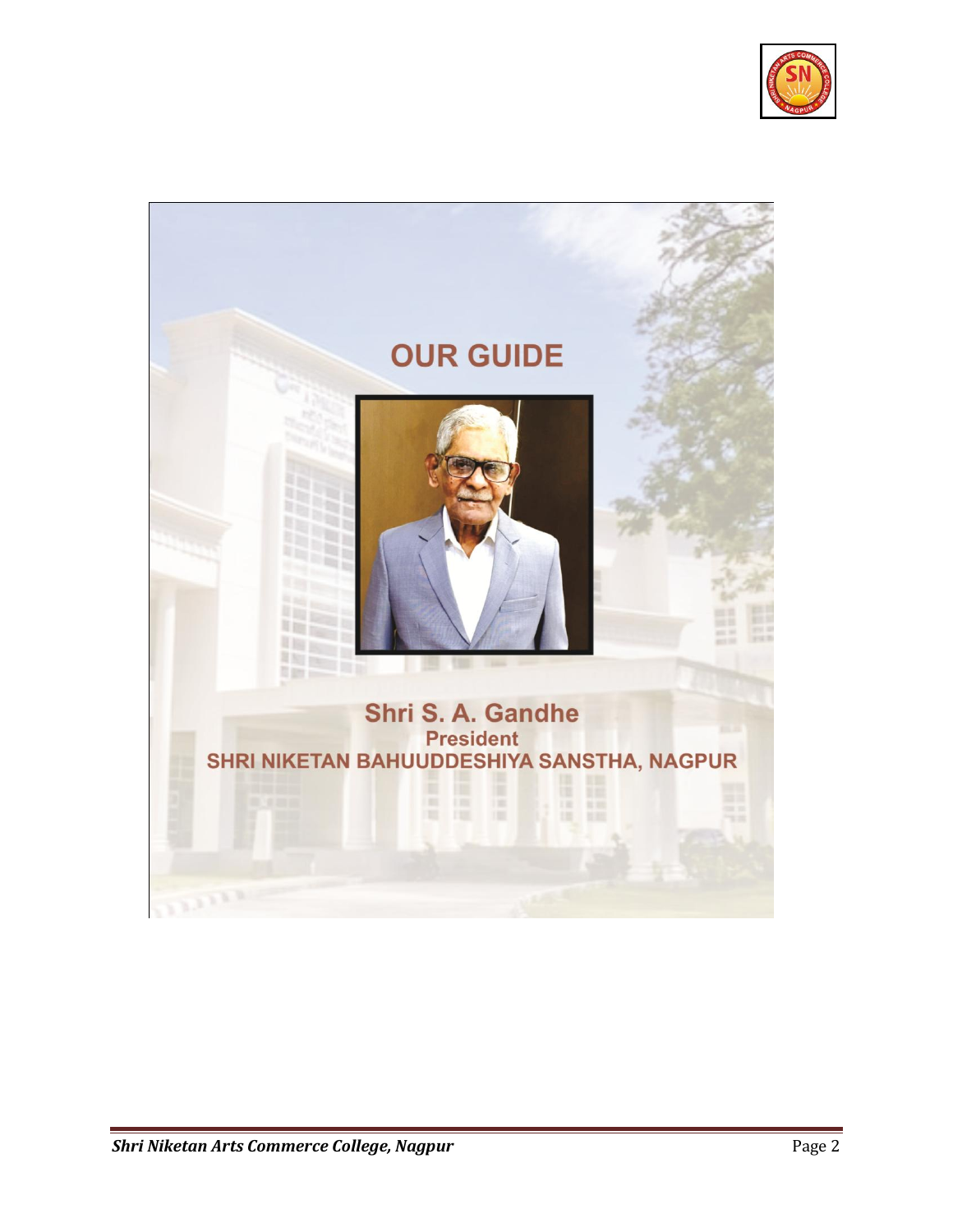

## **SHRI NIKETAN BAHUUDESHIYA SANSTHA, NAGPUR'S SHRI NIKETAN ARTS COMMERCE COLLEGE**

**TULSHIBAG ROAD, RESHIMBAG, NAGPUR - 440024**



**Phone: 0712-2745162, 7588314122**  Website : www.shriniketan.org <br>• Email: snacc\_ngp@yahoo.com

**ACCREDITED BY NAAC - 'B'**

**(Affiliated to R. T. M. Nagpur University, Nagpur)**

# **PROSPECTUS**

#### **About the College :**

Shri Niketan Arts Commerce College was established in the year 2001. It is run under the guidance of Shri Niketan Bahuuddeshiya Sanstha, Nagpur (SNBUS). It is affiliated to Rashtrasant Tukadoji Maharaj Nagpur University. The College offers degree courses in Commerce and Arts Faculty. The College is happy to introduce Post Graduate classes in Commerce (English/Marathi Medium) on permanent Non Grant basis from the academic session 2021-2022.

#### **Vision of the Institution :**

We are committed to empower the students especially the marginalised sect of the society with value based education and to bring about all round development of the students.

#### **Mission of the Institution :**

We aim to develop the students in keeping with changing scenario and empower them to be confident and responsible citizens of the nation

#### **Approach :**

 To impart significant and updated knowledge in Arts and Commerce discipline to achieve self-reliance.

- Develop confidence, self-discipline and ethics among students.
- To encourage the students to become responsible citizen and inculcate a sense of human values.
- To introduce them with changing technocratic era.
- To bring out the latent talents of the students by providing them opportunities for debate, sports and other extra-curricular activities.
- The organisation aims for an all-round development of the students and is committed to the cause of quality education.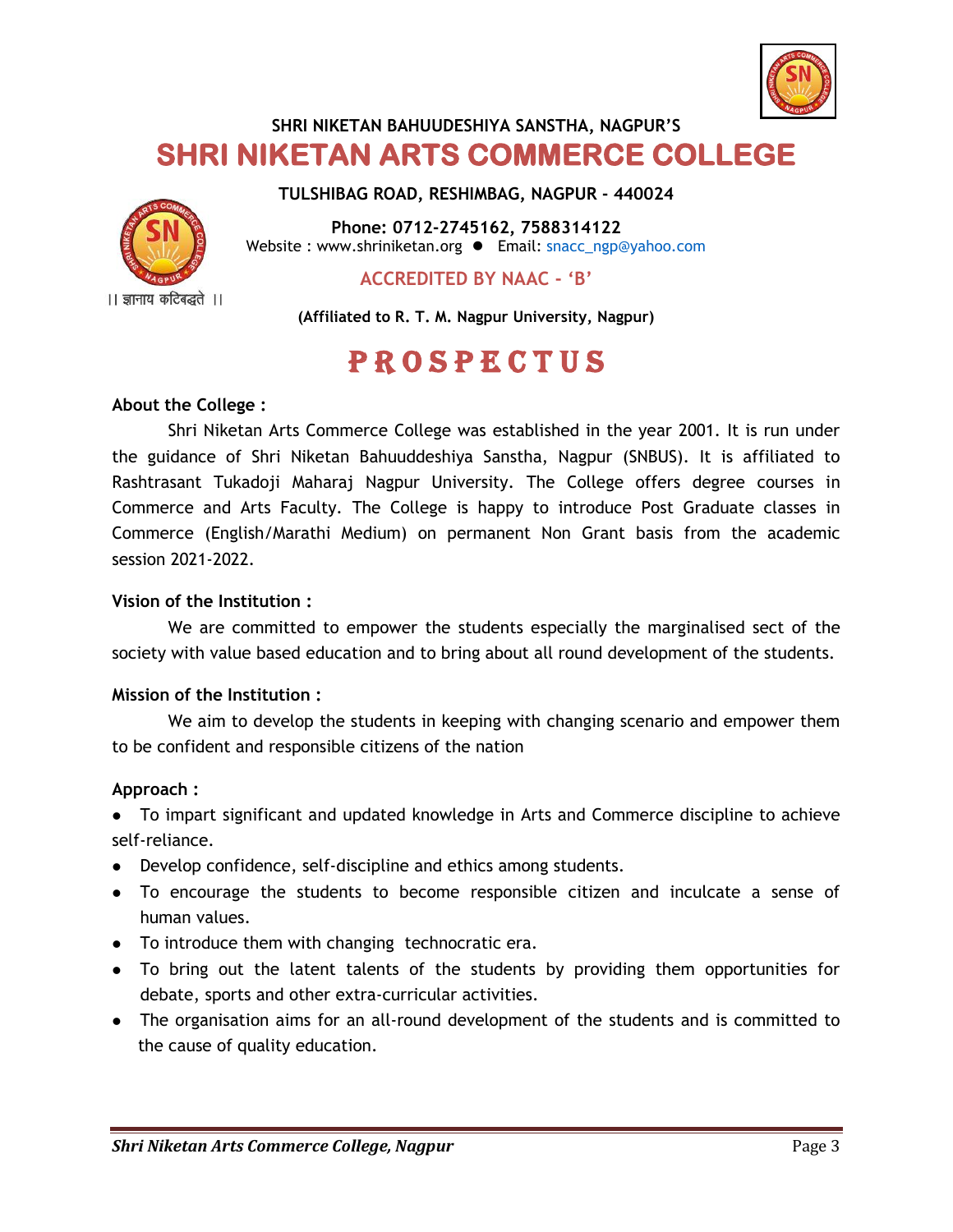

| <b>EXECUTIVE COMMITTEE</b> |                            |                            |  |  |
|----------------------------|----------------------------|----------------------------|--|--|
| Sr. No.                    | <b>Name of Member</b>      | <b>Designation</b>         |  |  |
| 1.                         | Mr Shripad Gandhe          | President                  |  |  |
| 2.                         | Mr Vijay Munishwar         | <b>Vice-President</b>      |  |  |
| 3.                         | Mr Prasad Gandhe           | Secretary                  |  |  |
| 4.                         | Mrs Sunanda Gandhe         | Treasurer                  |  |  |
| 5.                         | <b>Adv Milind Vaishnav</b> | <b>Executive President</b> |  |  |
| 6.                         | Mr Arvind Pathe            | Joint Secretary            |  |  |
| 7.                         | Mr Dattatray Pathak        | Deputy Secretary           |  |  |
| 8.                         | Mr Ravindra Bijwe          | Member                     |  |  |
| 9.                         | Mr Arun Pathradkar         | Member                     |  |  |

|         | <b>COLLEGE DEVELOPMENT COMMITTEE</b> |                                   |  |  |  |
|---------|--------------------------------------|-----------------------------------|--|--|--|
| Sr. No. | <b>Name of Member</b>                | Designation                       |  |  |  |
| 1.      | Mr S. A. Gandhe                      | Chairman                          |  |  |  |
| 2.      | Mr P. A. Gandhe                      | Member                            |  |  |  |
| 3.      | Shri J. B. Tiwari                    | Member                            |  |  |  |
| 4.      | Shri R. S. Jain                      | Member                            |  |  |  |
| 5.      | Dr. M. M. Mahajan                    | Member                            |  |  |  |
| 6.      | Shri H. D. Aaniya                    | Member                            |  |  |  |
| 7.      | Dr P. S. Khalatkar                   | Member                            |  |  |  |
| 8.      | Dr Mrs K. D. Joshi                   | IQAC co-ordinator                 |  |  |  |
| 9.      | Dr Mrs U. D. Gondane                 | Teachers' Representative          |  |  |  |
| 10.     | Dr Mrs B. S. Goswami                 | Teachers' Representative          |  |  |  |
| 11.     | Mr N. P. Pohare                      | Non-teaching staff Representative |  |  |  |
| 12.     | Dr Mrs S. V. Deshpande               | Principal & Secretary             |  |  |  |

| <b>INTERNAL QUALITY ASSURANCE CELL (IQAC)</b> |                        |                                   |  |  |
|-----------------------------------------------|------------------------|-----------------------------------|--|--|
| Sr. No.                                       | Name of Member         | Designation                       |  |  |
| 1.                                            | Dr Mrs S. V. Deshpande | Chairman                          |  |  |
| 2.                                            | Dr Mrs K. D. Joshi     | IQAC co-ordinator                 |  |  |
| 3.                                            | Mr P. A. Gandhe        | Member                            |  |  |
| 4.                                            | Shri R. S. Jain        | Member                            |  |  |
| 5.                                            | Dr Mrs R. M. Gulhane   | Member                            |  |  |
| 6.                                            | Dr R. G. Malokar       | Member                            |  |  |
| 7.                                            | Dr. Mrs B. S. Goswami  | Member                            |  |  |
| 8.                                            | Mr Vishal Ruthiya      | Member                            |  |  |
| 9.                                            | Mr N. P. Pohare        | Non-teaching staff Representative |  |  |

**Shri Niketan Arts Commerce College, Nagpur** Page 4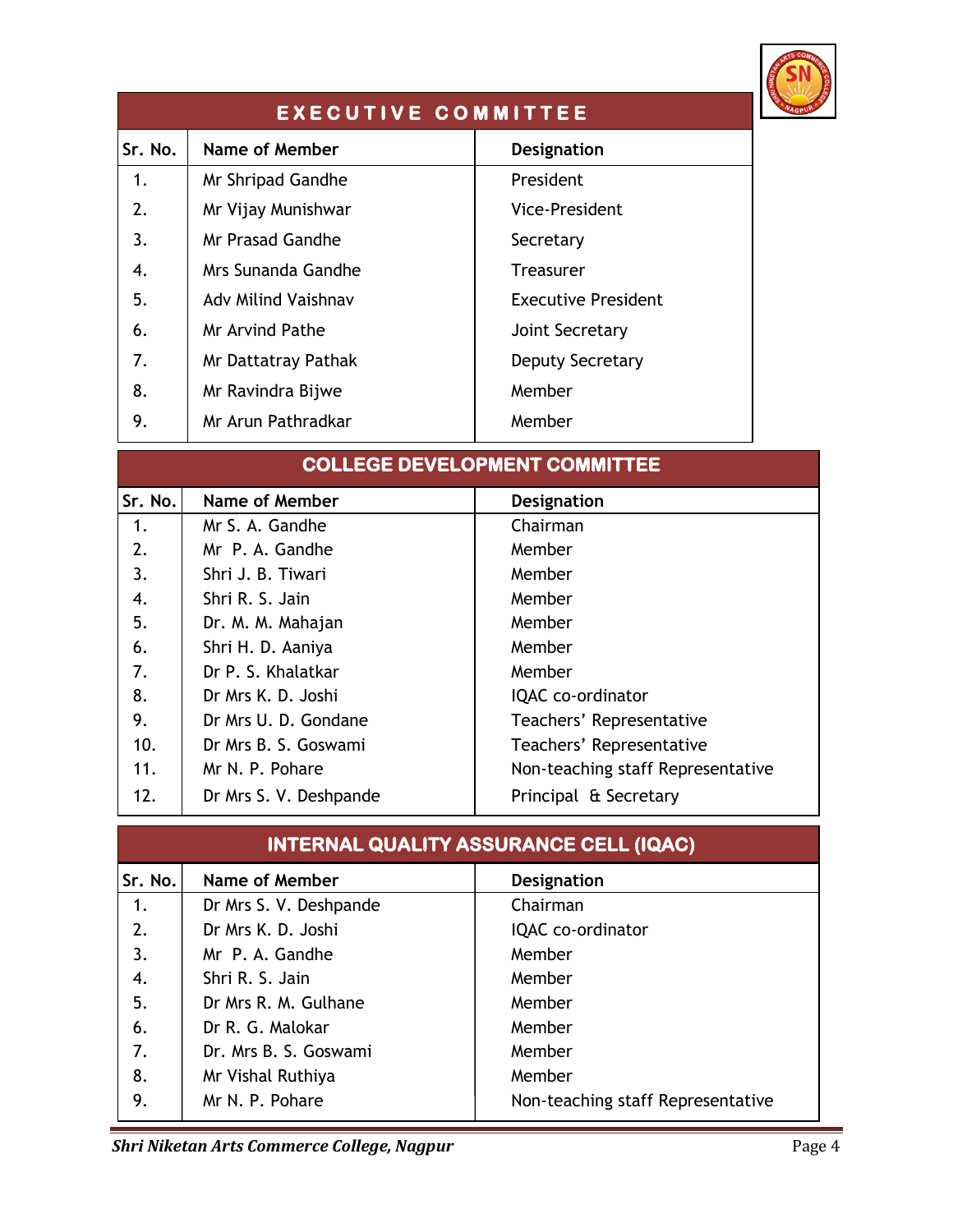



#### **SECRETARY'S MESSAGE**

"Shri Niketan Arts & Commerce College established in the year 2001. The institution is constantly operational to improve its efficiency and to achieve benchmarks by our society. To promote progressive measures for the achievement of qualitative benchmarks we strive very hard. Apart from management, lecturers and other staff are also working together to achieve aims and objectives of our society. Acceptance of modern technology in teaching and research with infusion of values would surely equip the students to be excellent professionals, responsible citizens and to develop Patriotism in young generation. Our institution aims to create an environment of high-quality teaching and learning in which students achieve their personal best. It is important to create a positive environment where good behaviour is acknowledged, praised and rewarded. Do not hesitate to contact lecturers and me as well if needed..Thanking you for believing in us. Wishing you all the best for your bright career ahead!

> Prasad A. Gandhe Secretary, Shri Niketan Bahuuddishiya Sanstha, Nagpur.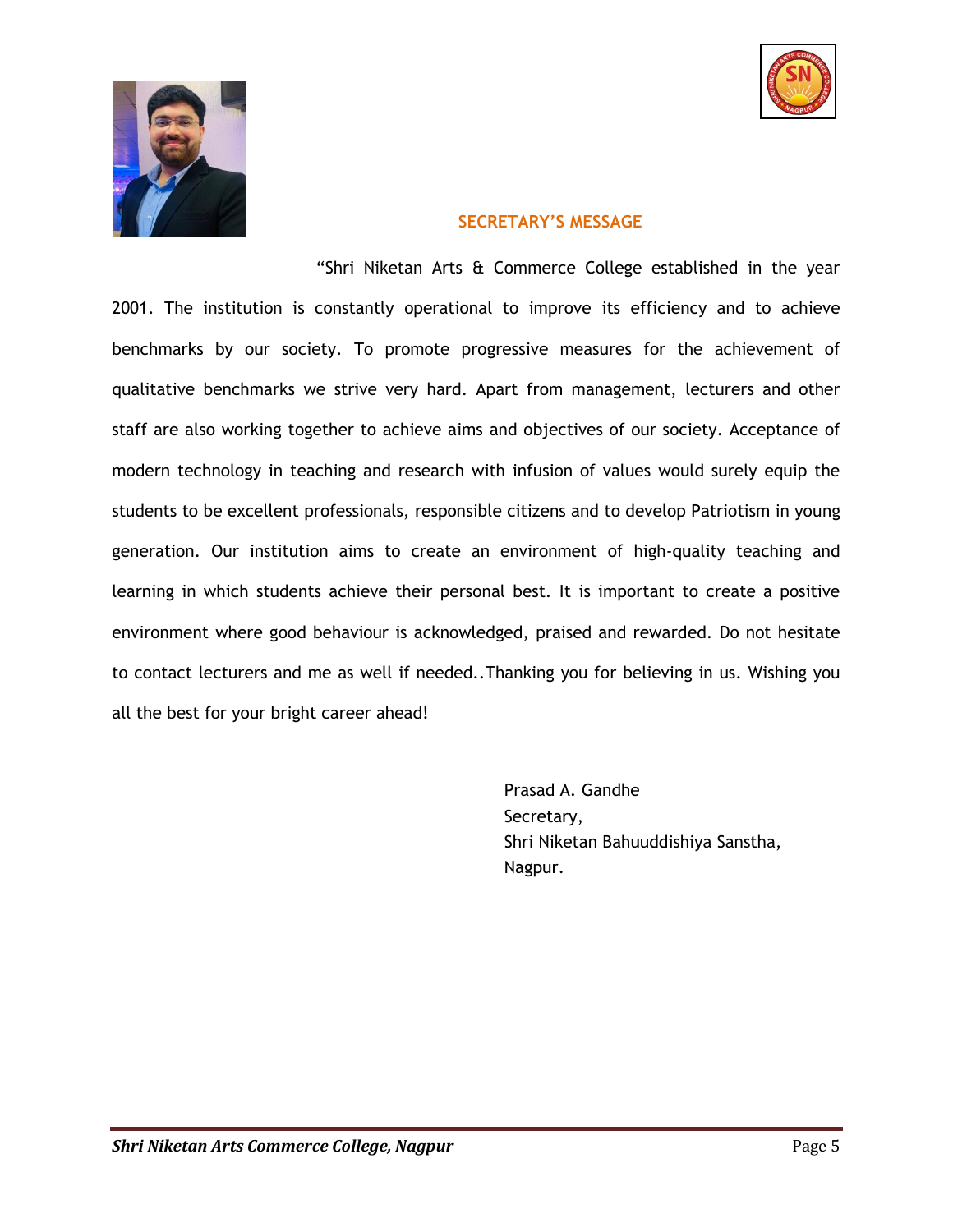



#### **PRINCIPAL'S DESK**

Shri Niketan Arts Commerce College, Nagpur was established with a motto to impart higher education to the backward and unprivileged class of the society in 2001. The college has made a humble beginning with small

number of students in Arts and Commerce streams in Marathi medium. Now it boasts of having English and Hindi medium for Commerce stream and Hindi medium for Arts stream. The world today is changing at such an accelerated rate and we as educators need to pause and reflect on this entire system of education. Are our colleges well equipped to prepare our students to face the challenges that the future holds?

Today, the role of a college is not only to pursue academic excellence but also to motivate and empower its students to be life-long learners, critical thinkers, and productive members of an ever-changing global society, where they are encouraged to channelize their potential in the pursuit of excellence. We are committed to empower the students especially the marginalized section of the society with value based education and to bring about all round development.

The faculty members of the college have dedication and insight which help our students to perform well in the examinations and in their future career. The management of the college, members of teaching and non-teaching staff put all efforts to inculcate the best teaching practices.

I acknowledge the great support, guidance and cooperation rendered by the management, all the parents and alumni in the advancement of the Institution which I earnestly look forward in the years to come too. I believe our appeal as a college rests in our strong sense of community, the values we celebrate, our commitment to realizing the potential of our students, and providing a balanced education that addresses the academic, social, emotional, physical and spiritual aspects of our students' lives. Let us all together march ahead in our academic journey with an indomitable spirit of solidarity and sincerity in achieving the objective of our mission.

I look forward to welcome you and wishing you an unforgettably enriching experience with us.

With sincere and warm regards,

Dr Shribala V. Deshpande Principal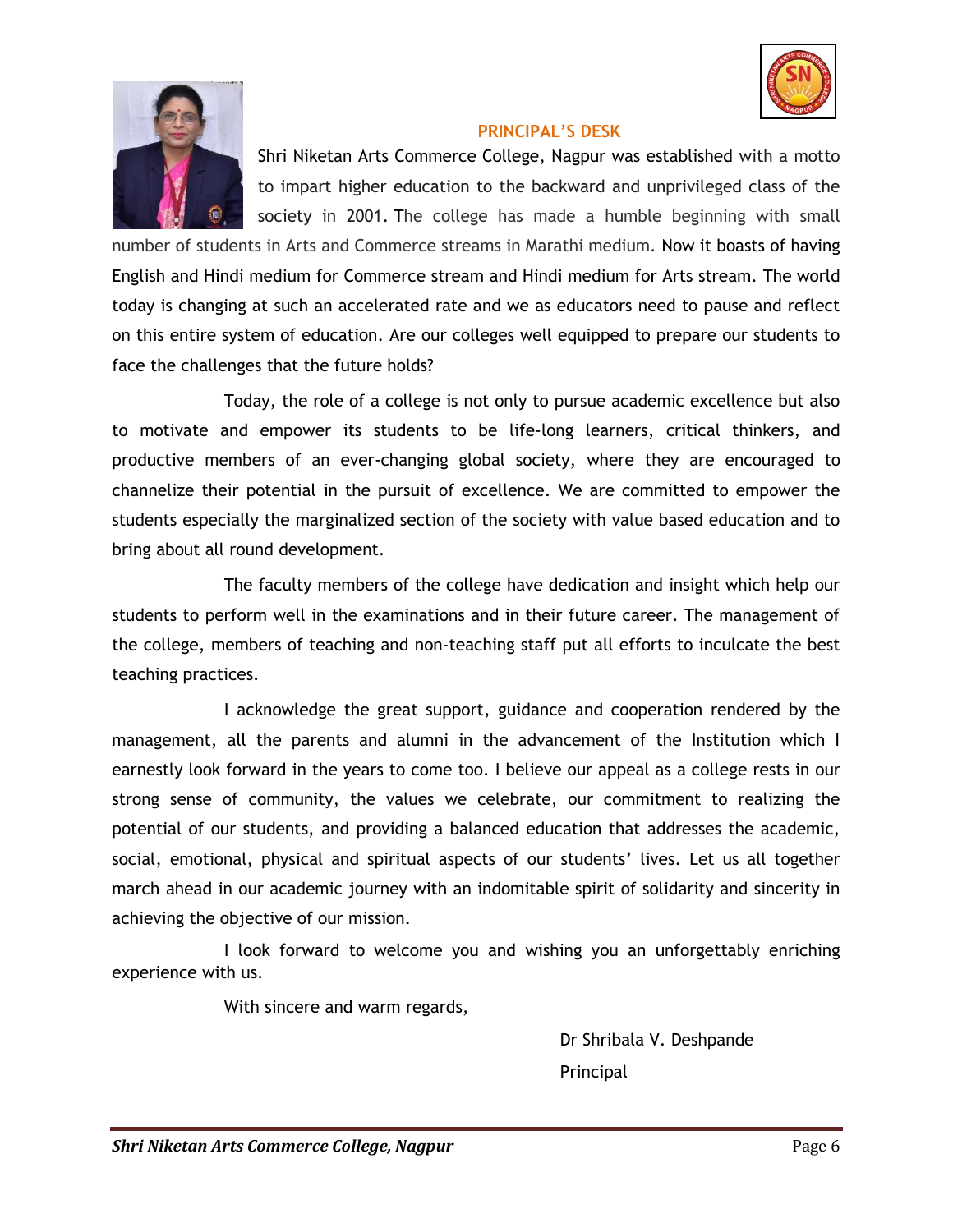#### **IQAC CO-ORIDNATOR**





#### Greetings!

Shri Niketan Arts Commerce College is committed for excellence and innovation in teaching learning and all-round development of the students. Realizing the emerging need of quality in education, The Internal Quality Assurance Cell is established in July 2015 to develop a mechanism for systematic reviews of study programs and to ensure quality teaching-learning activities to enhance the learner's knowledge. The mission of Shri Niketan Arts Commerce College is to create confident and responsible citizens of the nation who will work for the betterment of the society. The IQAC of the college continues with its focus on quality culture in terms of quality initiative, quality enhancement, and quality sustenance. It develops a system for constant, catalytic and cognizant academic improvements in all aspects of professional development of the institution.

At present Higher education in India is witnessing a paradigm shift in education. These phenomenal changes have imposed new demands, novel challenges, among educational system in the country. As a caretaker of quality, we believe that IQAC is not just for data collection but to bring together all the stakeholders for the progress of the institution. Everyone collectively works for the development of the institution, but IQAC fosters them to achieve quality goals. Thus, our motto is to develop a quality system for consistent programmed action to improve the academic and administrative performance of the college.

> **Dr. Kanchan Joshi** Coordinator, IQAC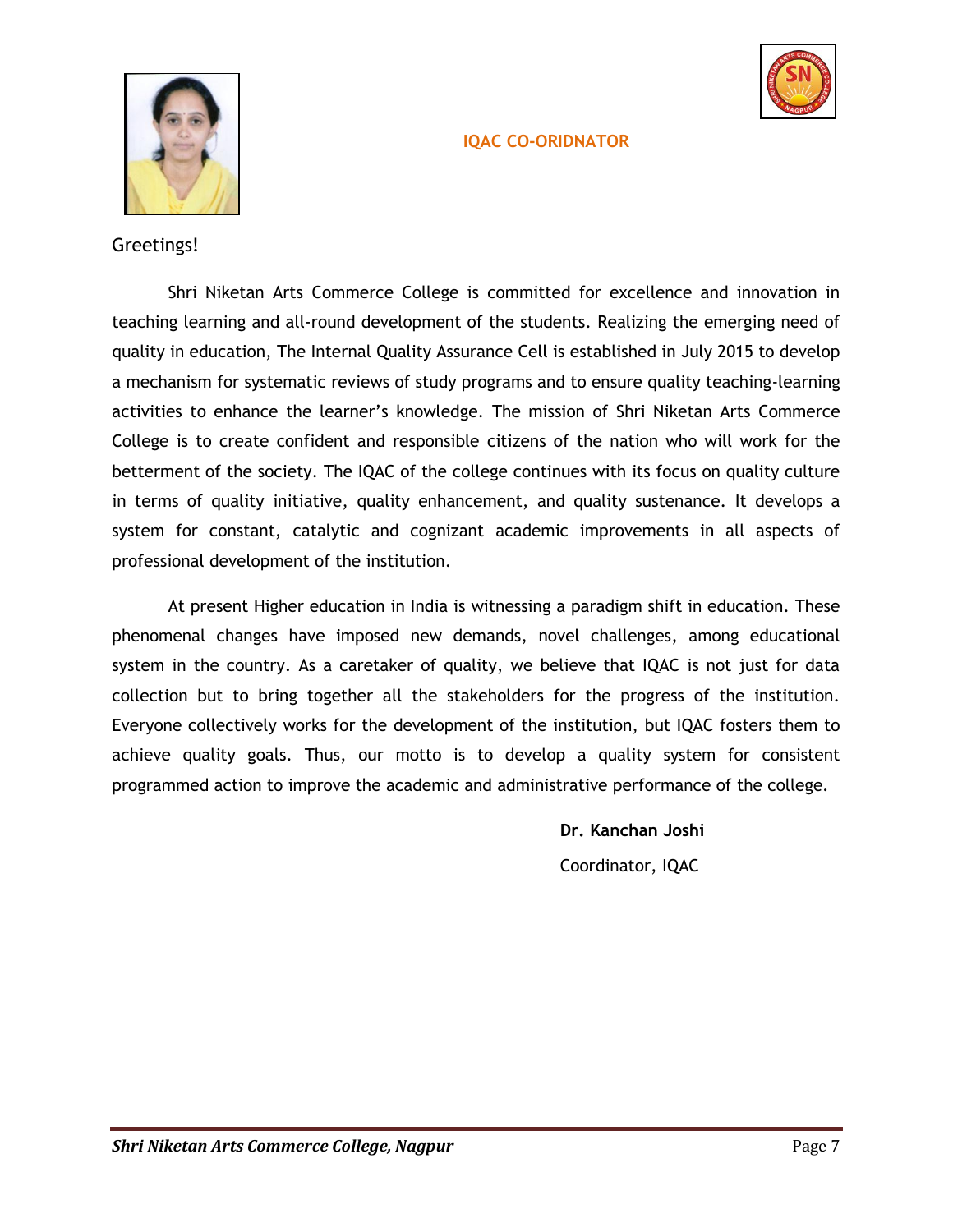

### **ACADEMIC PROGRAMMES OFFERED :**

| Course                       | <b>Intake</b> | <b>Pattern</b>                    |
|------------------------------|---------------|-----------------------------------|
| Bachelor of Arts (B.A.)      | 220           | 3 Years course (Semester Pattern) |
| Bachelor of Commerce (BCom.) | 220           | 3 Years course (Semester Pattern) |
| Masters of Commerce (M.Com.) | 160           | 2 Years (Semester Pattern)        |

## ARTS FACULTY

#### **Student can offer Marathi / Hindi Medium**

**Note:** Semester pattern (CBCS) is implemented by the University for undergraduate and postgraduate level from 2016-2017. Where every student has to appear for **TWO** semesters in a year.

#### **Senior College (Undergraduate)**

- $\bullet$  B.A Part I (Semester I & II)
- B.A Part II ( Semester III & IV)
- B.A Part III ( Semester V & VI)

Students will have to opt **FIVE** subjects from the following subjects:-

1. Compulsory English 2. Compulsory Marathi **OR** Compulsory Hindi **OR** Compulsory Sanskrit **OR** Compulsory Urdu

Any **THREE** from the following optional subjects:-

| 1. Sociology OR History        | 2. Marathi Literature OR Political Science |
|--------------------------------|--------------------------------------------|
| 3. Economics OR Home Economics | 4. English Literature                      |
| 5. Urdu Literature             | 6. Hindi Literature                        |
| 7. Arabic Literature           | 8. Sanskrit Literature                     |
| 9. Bharatiya Sangeet           | 10. Fashion Designing                      |

**Distribution of Marks for Semester Pattern** –

Total Marks: 100 out of Theory (TH) - 80 Marks, Internal Assessment (IA) - 20 marks

*Note:It is compulsory for the students to appear for internal examination i.e Viva voce. Students will have to submit the assignment copies to the concerned teacher whenever asked for.* 

**NOTE:** *ENVIRONMENTAL STUDIES* **paper of 100 Marks (Project copy 25 marks/ 75 theory paper) is compulsory for B.A /B.Com II year students. Absent student will be considered** *FAILED* **in the University Examination.**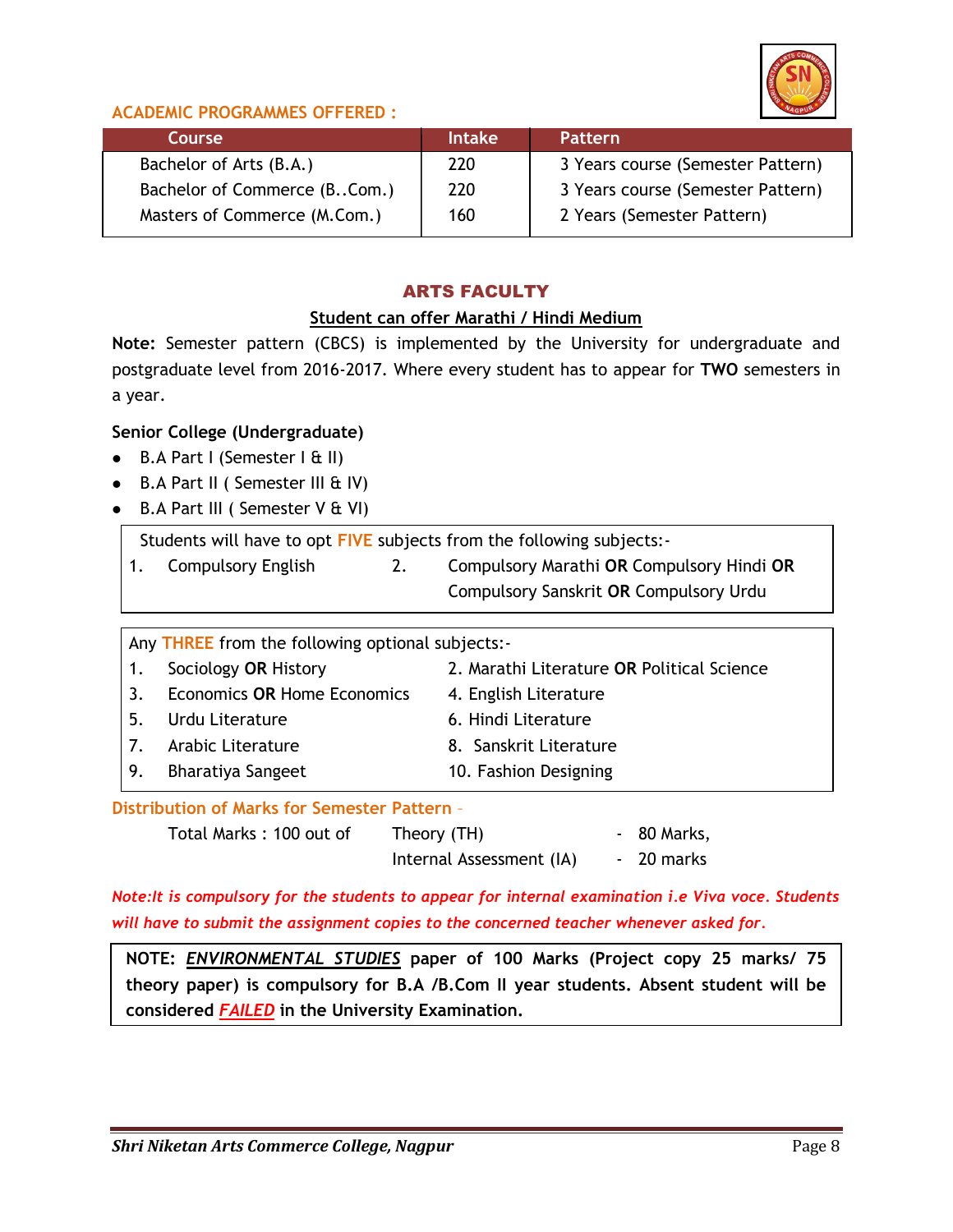

## COMMERCE FACULTY

#### **Student can offered Marathi / Hindi /English Medium**

 **B.COM I (Semester I ) B.COM I (Semester II )** 

| Sr. No        | <b>Subjects</b>               | <b>Subjects</b>                            |
|---------------|-------------------------------|--------------------------------------------|
|               | <b>Compulsory English</b>     | <b>Compulsory English</b>                  |
| $\mathcal{P}$ | Marathi/Hindi/SE              | Marathi/Hindi/SE                           |
| 3             | <b>Financial Accounting-I</b> | <b>Statistics and Business Mathematics</b> |
| 4             | <b>Business Organisation</b>  | <b>Business Management</b>                 |
| 5             | <b>Business Economics - I</b> | <b>Business Economics -II</b>              |
|               | Company Law                   | <b>Secretarial Practice</b>                |

#### **B.COMII (Semester 3rd) B.COM II (Semester 4th)**

| Sr. No        | <b>Subjects</b>                 | <b>Subjects</b>                  |
|---------------|---------------------------------|----------------------------------|
|               | <b>Compulsory English</b>       | <b>Compulsory English</b>        |
| $\mathcal{P}$ | Marathi/Hindi/SE                | Marathi/Hindi/SE                 |
| 3             | <b>Financial Accounting -II</b> | <b>Financial Accounting -III</b> |
| 4             | Business Communi. & Management  | Skill Development                |
| 5             | <b>Business Law</b>             | Income Tax                       |
| 6             | <b>Monitory Economics -I</b>    | <b>Monitory Economics -II</b>    |

 **B.COM III ( Semester 5th) B.COM III ( Semester 6th)** 

| Sr. No | <b>Subjects</b>                | <b>Subjects</b>           |
|--------|--------------------------------|---------------------------|
|        | Financial Accounting -IV       | Financial Accounting - V  |
| 2      | Cost Accounting                | Management Accounting     |
| 3      | <b>Indian Economics</b>        | Indian Economics          |
| 4      | <b>Management Process</b>      | Human Resource Management |
| 5      | <b>Computerised Accounting</b> | <b>Advance Statistics</b> |
| 6      | Auditing                       | <b>Industrial Law</b>     |

**Distribution of Marks for 1st to 6th Semester** :

TOTAL 100 out of Theory (TH) - 80 Marks, Internal Assessment (IA) - 20 marks

*Note : It is compulsory for the students to appear for internal examination i.e Viva voce. Students will have to submit the assignment copies to the concerned teacher whenever asked for.*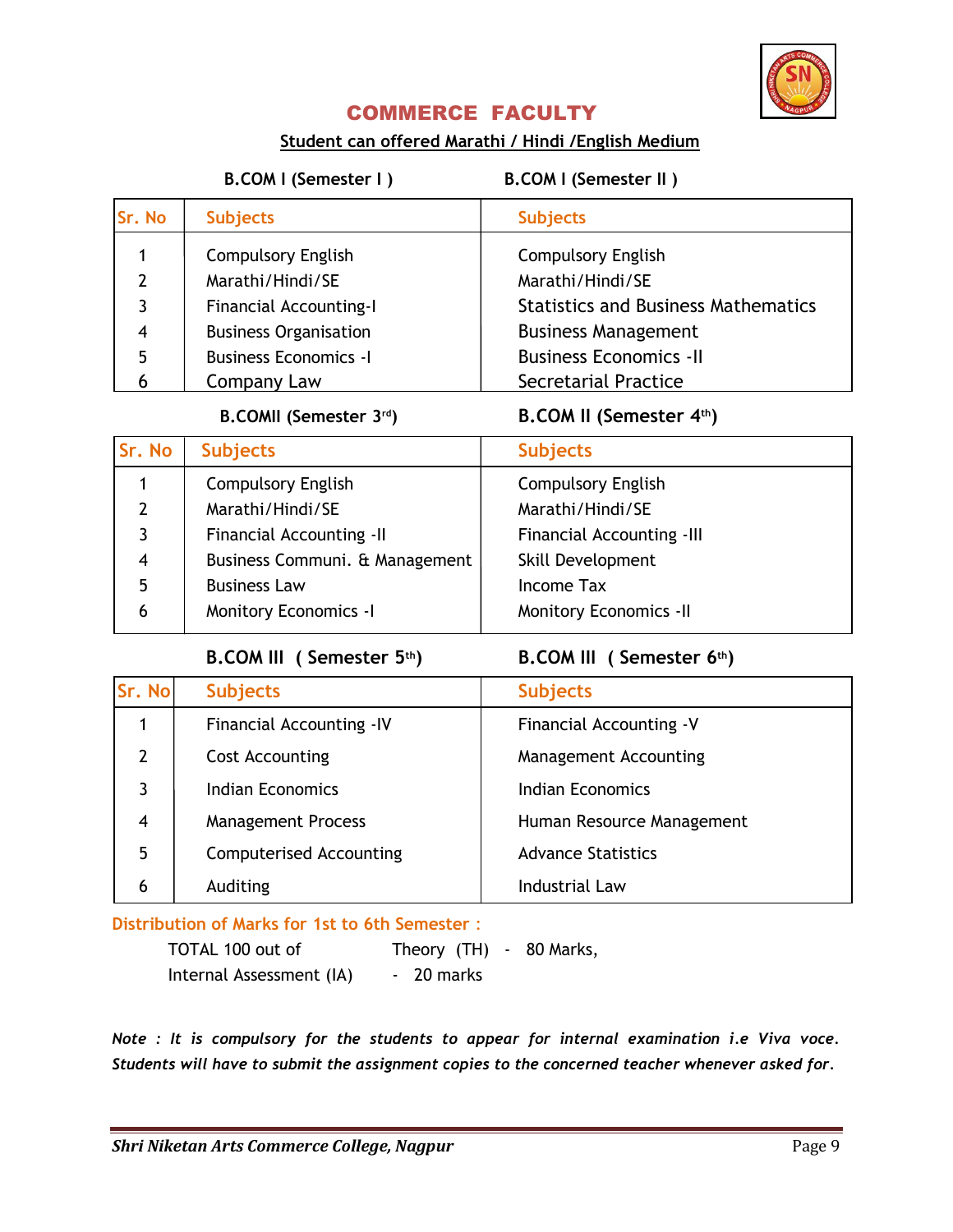

#### **POST GRADUATE :**

Post-Graduate classes in Commerce (M.Com.) are started from 2021-2022.Scheme of teaching and examination under credit based semester system. Students can seek admission through CAP round.

- M.COM Marathi Medium
- M.COM English Medium
- **ELIGIBILTY : M.Com I sem : B.Com/B.C.C.A/B.B.A Passed**

#### **M.COM Part I (Semester I & II)**

| <b>SEMESTER - I</b> |                                      | <b>SEMESTER - II</b>        |
|---------------------|--------------------------------------|-----------------------------|
| Sr. No              | <b>Subjects</b>                      | <b>Subjects</b>             |
|                     | <b>Advanced Financial Accounting</b> | <b>Research Methodology</b> |
| 2                   | Indian Financial System              | Advanced cost Accounting    |
| 3                   | <b>Managerial Economics</b>          | Cooperation                 |
| 4                   | Marketing Management                 | Human Resource Management   |

#### **M.COM Part I (Semester I & II)**

|        | <b>SEMESTER-III</b>                     | <b>SEMESTER IV</b>                 |
|--------|-----------------------------------------|------------------------------------|
| Sr. No | <b>Subjects</b>                         | <b>Subjects</b>                    |
|        | <b>Advanced Management Accounting</b>   | International Business Environment |
| 2      | <b>Statistical Technique</b>            | Recent Trend in digital Commerce   |
| 3      | <b>Foundation Group - I</b>             | <b>Foundation Group - II</b>       |
|        | Direct Taxes OR                         | <b>Indirect Taxes</b><br><b>OR</b> |
|        | <b>Computer Application in Commerce</b> | <b>Operations Research</b>         |
| 4      | <b>Elective Group -I</b>                | <b>Elective Group -II</b>          |
|        | Entrepreneurship development            | E-Commerce OR                      |
|        | <b>OR</b> Service Sector Management     | Company Law                        |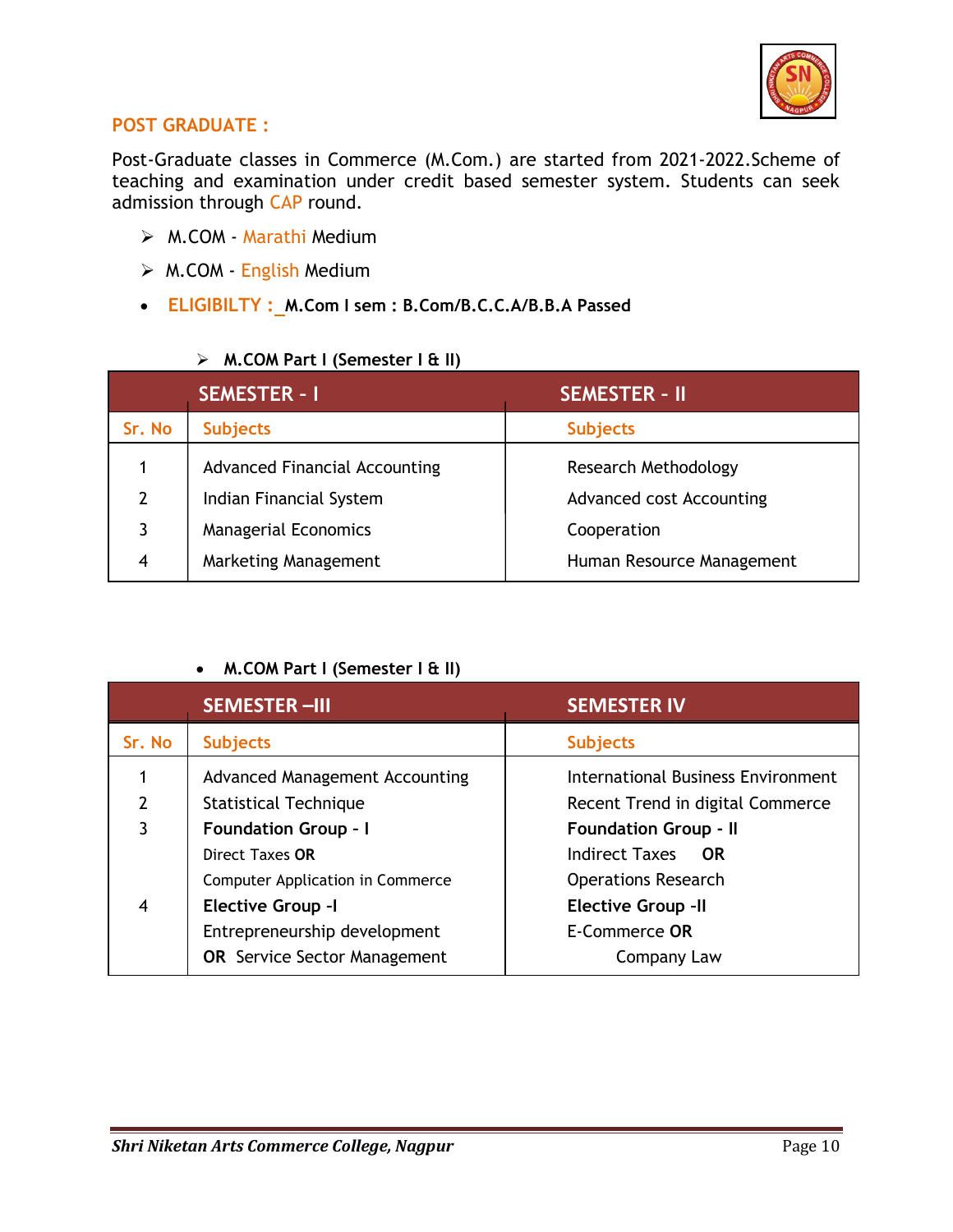

## SCHOLARSHIPS AND FINANCIAL AID

(Following scholarships will be awarded to students fulfilling the criteria laid down by Govt of India/Govt. of Maharashtra) To avail this facility of the scholarship and fees concession the students must;-

- i) He/she should be a resident of Maharashtra State
- ii) Submit scholarship form with necessary documents within a month after his/her admission.
- iii) Verify his or her eligibility for scholarship or fees concession.
- iv) If student has any query he/she should contact concerning department/office of the college for necessary details.
- v) In no case shall the forms be accepted, if submitted later (late), incomplete, or if information furnished is incorrect or false, without document. The college will not take any responsibility if the scholarship or concession is rejected.
- vi) if the scholarship or concession is rejected, the student has **to pay the FULL FEES**

#### **Types of Concession**

- 1. Government of India Scholarship ( GOI) for SC, ST, OBC, VJNT, SBC students.
- 2. Concession for Economically Backward Classes *(Rajashree Shahu Maharaj Shikshan shulka Yojna)*
- 3. Primary Teacher's Concession
- 4. Freedom Fighters Concession/Ex-serviceman Concession
- 5. Concession for Handicapped Students
- 6. Government Open Merit Scholarship
- 7. Govt. India & Govt. of Maharashtra Minority Scholarship
- 8. Central Sector Scholarship for Merit Students.

#### **Concession for Handicapped Students:**

- Student should not have failed in the previous exams.
- Parents monthly income should not be Rs 750 per month.
- Civil surgeon's Certificate and a photograph of the disabled part of the body should be produced.
- If eligible for EBC concession, application should be submitted.
- No condition of caste tribe.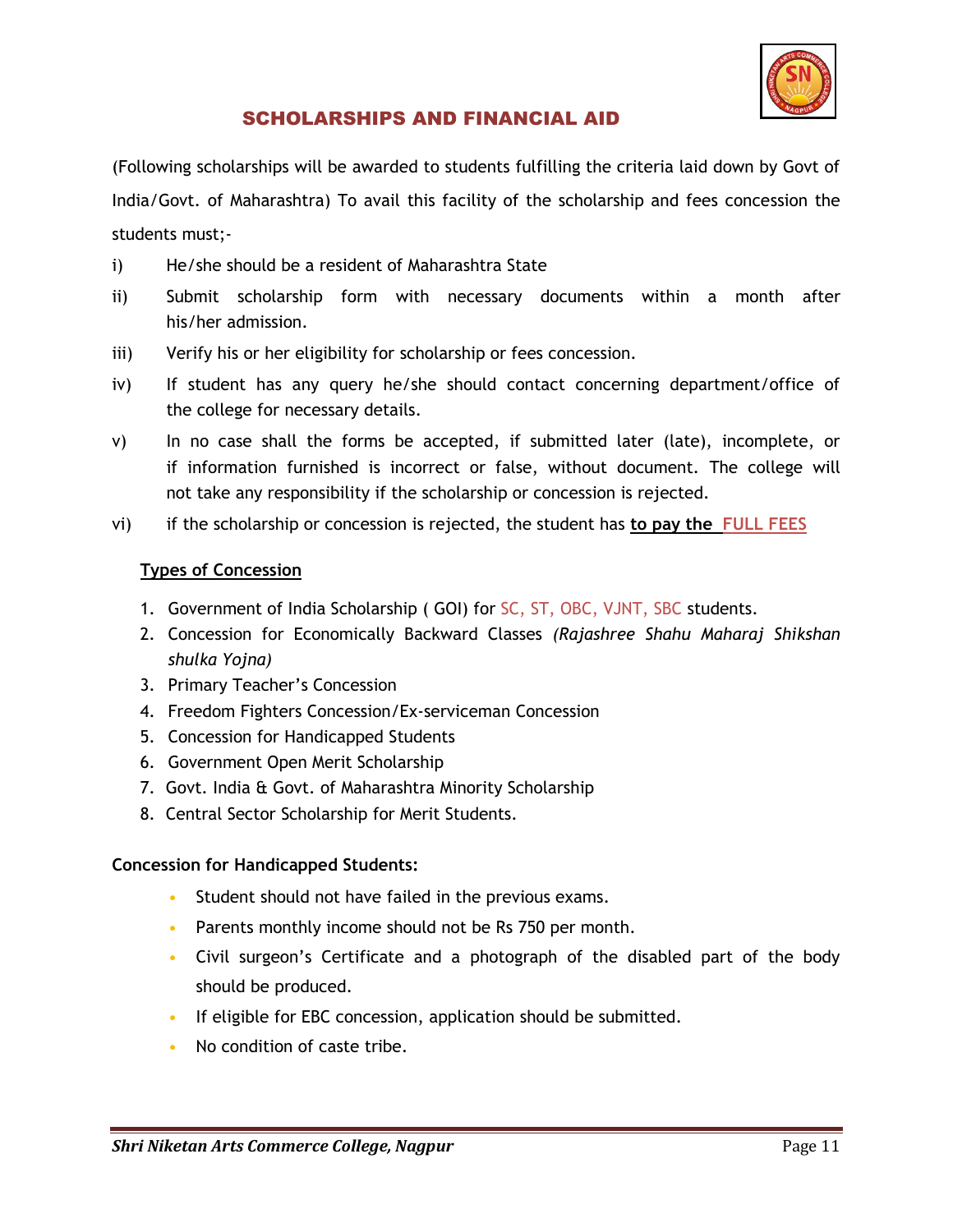

#### **COLLEGE SCHOLARSHIP (For Undergraduate students only)**

The concession in tuition fees will be given to the students who have lost their parents in the **Corona Pandemic.** Students will have to submit all the documents asked for the verification. In the session 2021-2022 following students were benefited under the scheme.

**1. Aditya Ashok Narayane B.A. I Semester**

**2. Megha Mohan Waghmare B.Com. III Semester**

#### **AWARDS & PRIZES :**

From the session 2022-23 following prizes will be awarded to the students in memory of **Late Smt Anuradha Gandhe**, former Vice-President of Shri Niketan Bahuuddeshiya Sanstha, Nagpur.

- 1. An award of Rs. 5000/- in CASH will be given to student who scores highest marks in B.Com. Final University Examination subject to condition that he/she should secure at least 60% marks.
- 2. An award of Rs. 5000/- in CASH will be given to student who scores highest marks in B.A. Final University Examination subject to condition that he/she should secure at least 60% marks.
- 3. An award of Rs. 5000/- in CASH will be given to student who obtained highest marks in M.Com. Final University Examination subject to condition that he/she should secure at least 60% marks.

#### **NATIONAL SERVICE SCHEME (NSS UNIT) :**

College has NSS unit of 50 students under the R.T.M. Nagpur University. It conducts many activities in the neighbourhood community to inspire the youth for the community service.

- NSS tries to develop a sense of social and civic responsibility.
- Acquire leadership qualities and democratic attitudes.
- Develop capacity to meet emergencies and natural disasters and practice and promote national integration and social harmony amongst citizens of India.
- NSS Works on statement "Not me but you"
- Provide social services to community people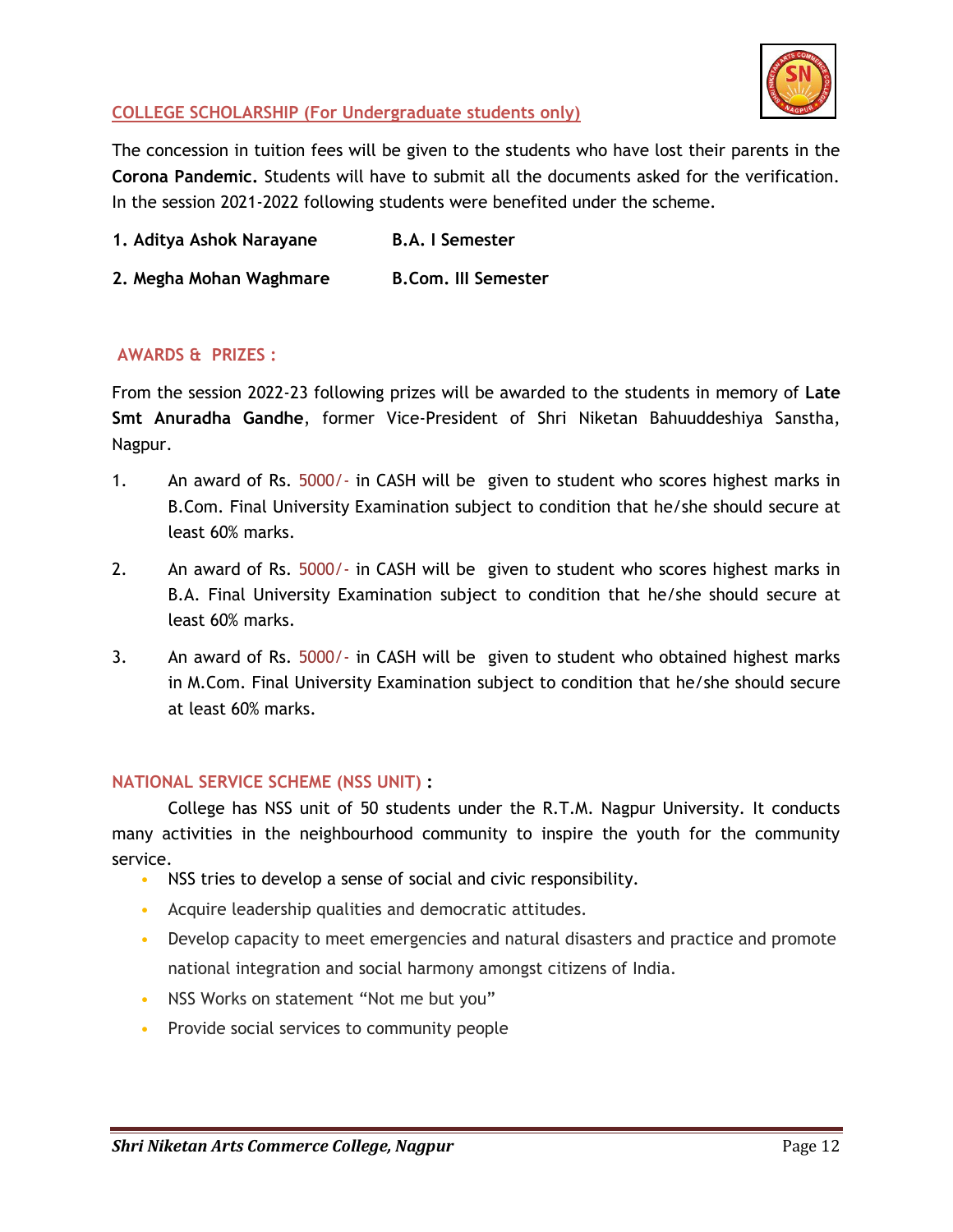

#### **NSS Activities :**

- Tree Plantation
- Organized free eye check-up camp at nearby villages
- Organized free dental check-up camp at nearby villages.
- Blood Donation Camp
- Swachh Bharat Abhiyan Rally
- Covid Vaccination camp for community

#### **Salient Features :**

- Well qualified staff.
- Dedicated to their profession.
- Most of the staff members are Ph.D.holders.
- Helping and caring.
- Committed for the all-round development of the students.
- **•** Regular Classes
- **•** Personal Assessment for each subject.
- Felicitations and awards for outstanding performers.
- **Active Placement Cell.**
- **Smart Classroom**
- **Certificate courses**
- $\bullet$  Industrial visits
- **•** Training programmes
- **•** Linkages/MOU's
- **•** Extension Activities in the neighbourhood community
- **CCTV** for surveillance
- Xerox facilities for students.
- Skill Development Cell.

#### **MEMORANDUM OF UNDERSTANDING (MOU) :**

The college has signed MOU with the following organisations to benefit students.

- 1. C.P and Berar College
- 2. Jai Shri Krupa Education Society, Nagpur Skill Development
- 3. Edubridge Learning Private Limited, Mumbai Skill Development
- 4. Maharashtra Centre for Entrepreneur, Aurangabad
- 5. Women's College, Nandanvan, Nagpur
- 6. Home-Economics Association, Nagpur.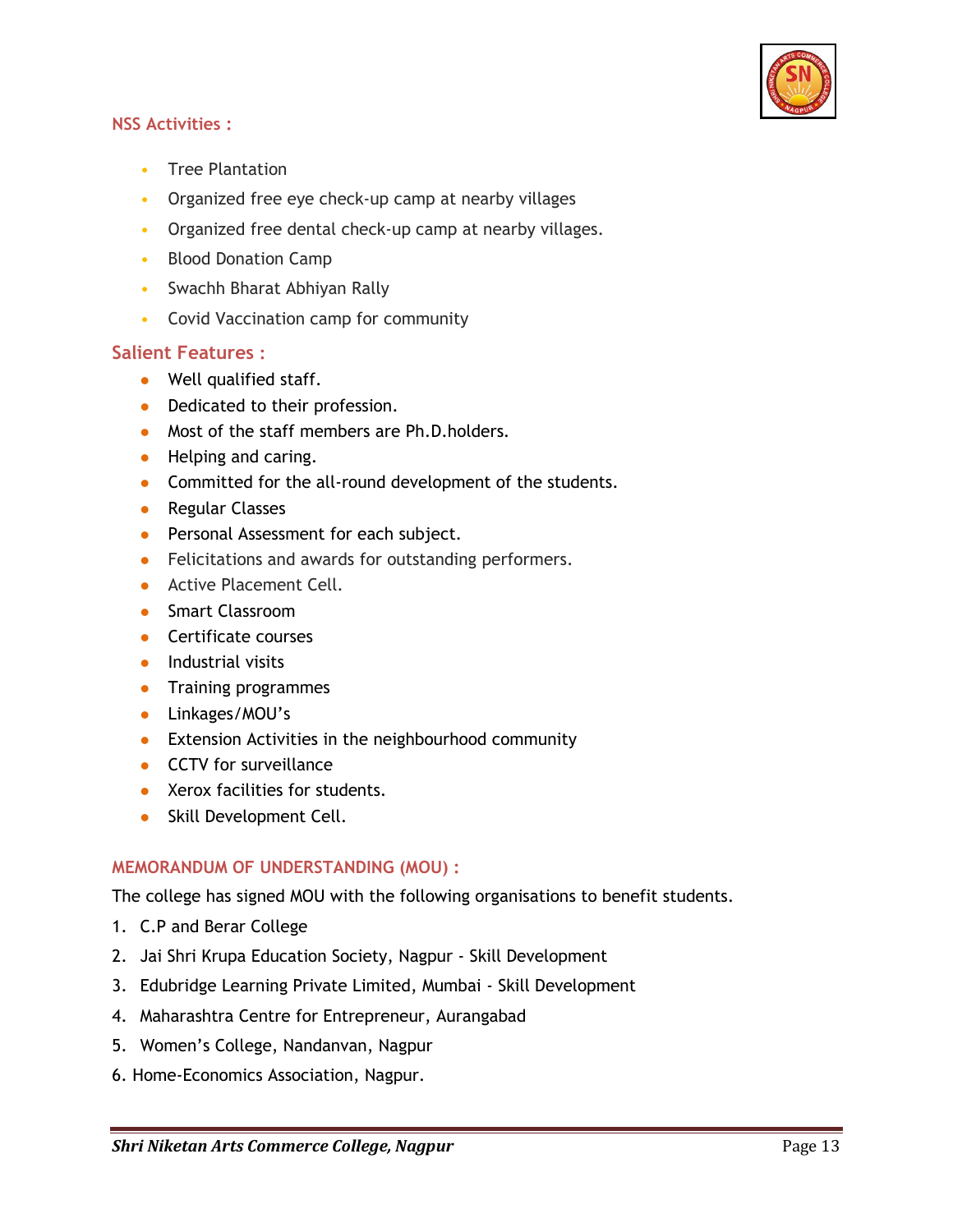

#### ACHIVEMENT OF THE INSTITUTION

#### **PLACEMENT** :

- 33 students were interviewed by SBI cards. Out of 4 students has been selected and issued OFFER Letter to them.
- Two students were selected in 'Innovsources' as trainee in Employments drive organized by Fortune Foundation. Namely
	- 1. Nikita Bhure
	- 2. Mrugnayani Meshram

#### **SPORTS :**

Following students represented R. T.M. Nagpur University

| Sr. No. | Name of student  | <b>Class</b> | Game<br>Level |                  |
|---------|------------------|--------------|---------------|------------------|
| 1.      | Piyush Nandurkar | B.Com I      | Kho-Kho       | Inter-University |
| 2.      | Anurag Ghodam    | $B.A.$ II    | Kho-Kho       | Inter-University |
| 3.      | Rohini Ughade    | $B.A.$ II    | Karate        | Inter-University |
|         |                  |              |               |                  |

#### **ADMISSION PROCEDURE :**

Students seeking admission in the college have to fill in the form and submit it to the college office with **FEES**. The Principal reserves the right to grant or reject admission without conveying the reason.

#### **Following CERTIFICATES must be attached along with the application form:**

- 1. Original Transfer Certificate (TC)
- 2. Marklist of eligibility examination
- 3. For First semester admission, student should attach Original Copy of HSSC mark list. ( 4 photo copies)
- 4. Photocopy of SSC Examination Mark list
- 5. Photocopy of Electric Bill
- 6. 2 recent passport size coloured photographs
- 7. Caste certificate (SC, ST, OBC,VJNT, SBC)
- 8. Attested copy of Adhar Card.

#### **Note : All the photocopies should be self attested by the students.**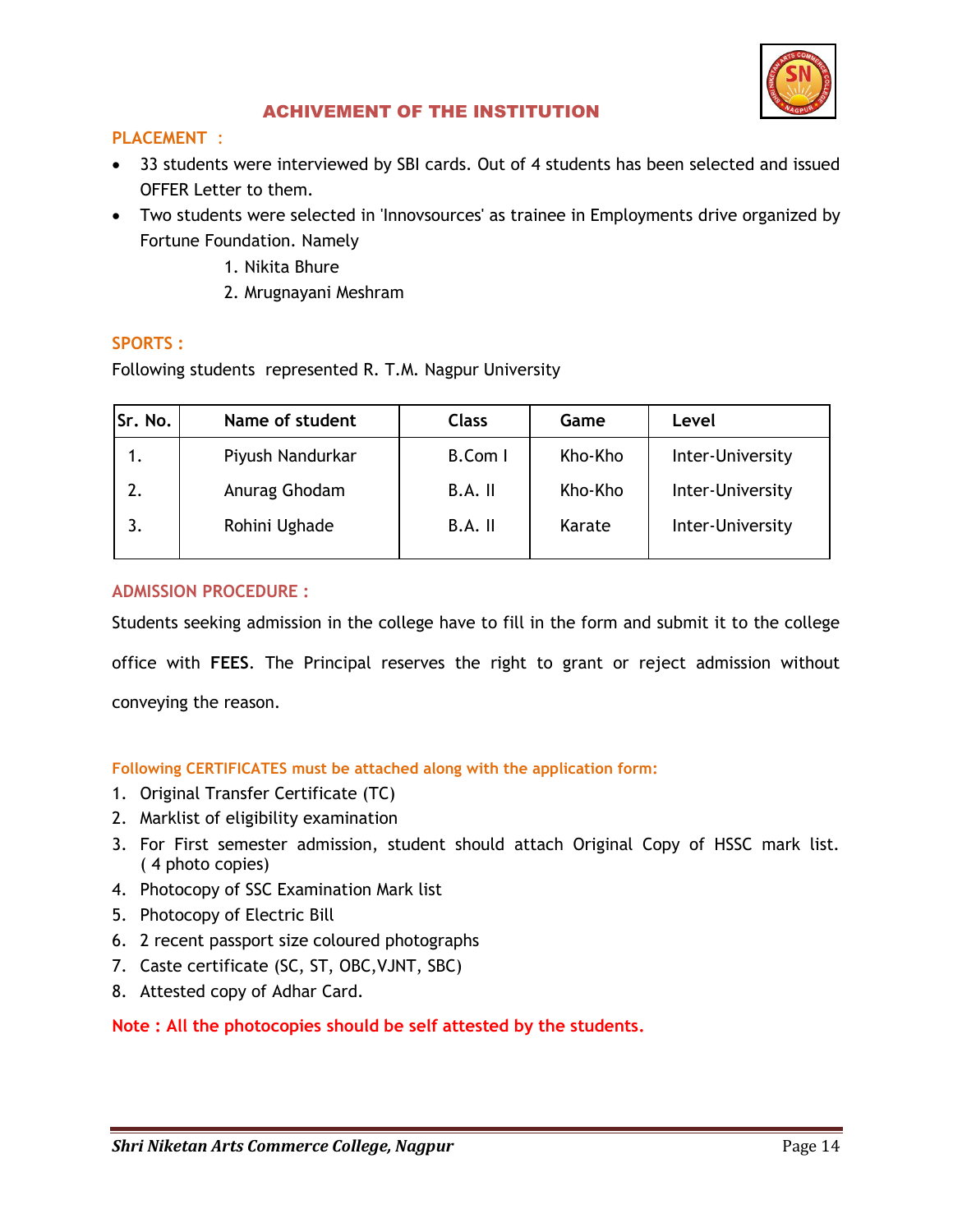

#### **REGARDING CHANGE OF SUBJECTS AND FACULTY**

- $\triangleright$  Change in subjects, once mentioned in the application form by the students of B.A/B.Com Part I is not allowed without the permission of the Principal.
- $\triangleright$  Change of faculty is not permissible after the admission has been granted.

#### **UNIVERSITY ENROLMENT:**

All the students seeking admission to senior college for the first time, must get their names enrolled in R.T.M.Nagpur University. For this, they have to register themselves on Nagpur University portal **ONLINE** with the pay of Rs. 20/-. The enrolment fees is Rs 80/. If a student does not fill the form within the stipulated time, he/she will have to pay a fine as per university rules to the university. Without enrolment **NO** student shall be allowed to appear for the university exams.

#### **UNIVERSITY EXAMINATION :**

All the students seeking admission to senior college is to be appeared for University examination semesterwise. Examination form for each to be submitted to the college with prescribed fees by the University, failed to submit examination form tends to cancellation of admission for the session.

#### **COLLEGE EXAMINATION :**

Before University examination, college level examination held in the college. It is mandatory to appear for the examination, otherwise you may be imposed fine.

#### **COLLEGE FOUNDATION DAY :**

The College Foundation Day is celebrated on **18th July** every year. It is marked by various activities.

#### **ANTAJI MANKESHWAR GANDHE MEMORIAL DAY :**

It is celebrated every year on  $18<sup>th</sup>$  January on the occasion of Birth Anniversary of Maratha Sardar Antaji Mankeshwar Gandhe.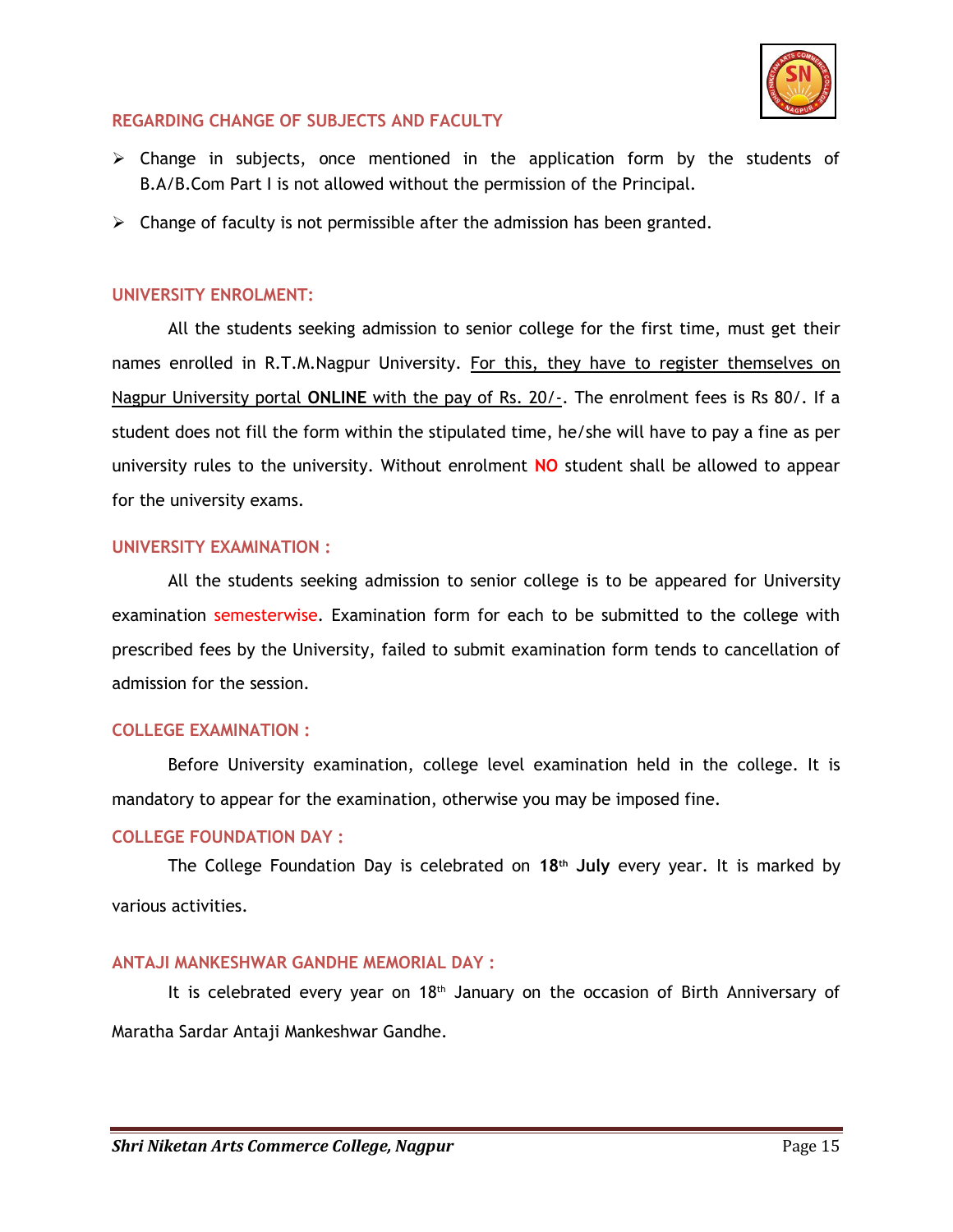

## F A C I L I T I E S

#### **SPORTS :**

Sports department of the college takes all effort to increase students' participation in Intercollegiate competitions & Inter University. Many students have brought laurels to the college by participating in inter University competitions.

For Physical Efficiency test all the students on the roll of the college will present themselves on the date fixed by Head of Physical Education Department. Physical Efficiency test shall be conducted in the month of January/February every year. Students who fail to present themselves for this test shall have to pay a fine of **Rs. 50/-.**

#### **LIBRARY:**

The library is very rich as it has variety of books on all subjects. There are text books, dictionaries, encyclopaedias', maps, reference books for the students as well as teachers. They are well catalogued and alphabetically arranged. The library subscribes journals, periodicals and magazines. There are 7542 books in the Library. Library is remain opened for the students during working hours for study purpose for regular students as well as for exstudents of the college with prior permission of the Principal.

#### **HOME ECONOMICS LABORATORY:**

College has a Home Economics Laboratory which enable the students to do the practical comfortably. It has all essential equipments for the practical learning.

#### **CAREER COUNSELLING AND GUIDANCE CENTRE :**

Career counselling cell organises various programmes for the students. It provides test papers, conducts practice exams, organises guest lectures to update and upgrade the student's knowledge to prepare them for various competitive examinations. **career oriented courses:**

- 1. Food Preservation
- 2. Painting
- 3. Business Correspondence and Business Facilitator
- 4. Tally GST ERP- 9

#### **PARENT TEACHERS ASSOCIATION:**

Parent –teachers Association is formed in the College every year. Parents and students are invited to the college at frequent intervals so that there can be interaction between parents, teachers and students. They discuss and try to solve the problems faced by students.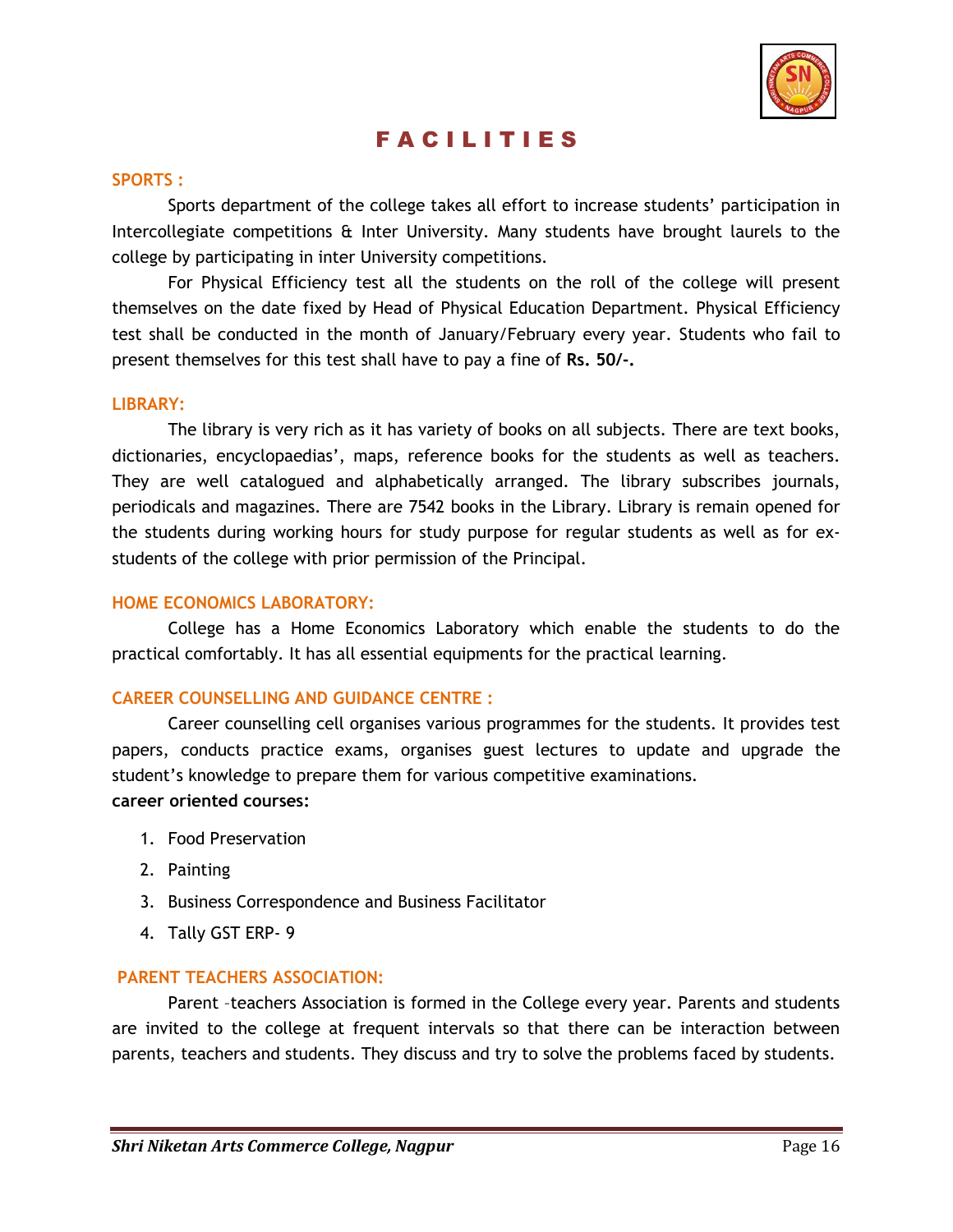

#### **COLLEGE MAGAZINE:**

The college magazine **'dhnyanada'** is published in the session 2020-2021for the first time. In this magazine we publish articles, poems and other literature in English, Marathi and Hindi. This literature is written, selected or collected by the students. The college has a committee which reserves all the rights regarding the selection of articles, photos and printing.

#### **DRINKING WATER :**

The College has a water cooler arrangement with RO system.

|         |                                        | <b>AIDED CLASSES</b> |               | <b>UNAIDED CLASSES</b> |                 |               |          |
|---------|----------------------------------------|----------------------|---------------|------------------------|-----------------|---------------|----------|
| SR. No. | <b>PARTICULARS</b>                     | <b>FULL FEE</b>      | <b>RSMSSY</b> | GOI SCH.               | <b>FULL FEE</b> | <b>RSMSSY</b> | GOI SCH. |
| 1       | <b>Tuiton Fee</b>                      | 800.00               |               |                        | 5496.00         |               |          |
| 2       | <b>Library Fee</b>                     | 200.00               | 200.00        |                        | 200.00          | 200.00        |          |
| 3       | Games Sports & Gymkhana Fee            | 240.00               | 240.00        |                        | 240.00          | 240.00        |          |
| 4       | <b>Extra Curricular Activity Fee</b>   | 80.00                | 80.00         |                        | 80.00           | 80.00         |          |
| 5       | Med Exam Fee                           | 40.00                | 40.00         |                        | 40.00           | 40.00         |          |
| 6       | Phy Efficiency Test Fee                | 40.00                | 40.00         |                        | 40.00           | 40.00         |          |
| 7       | Student Aid Fund                       | 60.00                | 60.00         |                        | 60.00           | 60.00         |          |
| 8       | College Magazine Fee                   | 100.00               | 100.00        |                        |                 |               |          |
| 9       | Yearly Registration Fee                | 135.00               | 135.00        | 135.00                 | 200.00          | 200.00        | 200.00   |
| 10      | Identity card Fee                      | 50.00                | 50.00         | 50.00                  | 50.00           | 50.00         | 50.00    |
| 11      | College Exam Fee                       | 200.00               | 200.00        | 200.00                 | 200.00          | 200.00        | 200.00   |
| 12      | <b>Cycle Stand Fee</b>                 | 100.00               | 100.00        | 100.00                 | 100.00          | 100.00        | 100.00   |
| 13      | Laboratory Fee (for Home Eco.)         | 600.00               | 600.00        | 600.00                 | 600.00          | 600.00        | 600.00   |
| 14      | <b>SNBUS Development Fund</b>          |                      |               |                        | 600.00          | 600.00        | 600.00   |
| 15      | <b>University Enrolement Fee</b>       | 80.00                | 80.00         | 80.00                  | 80.00           | 80.00         | 80.00    |
| 16      | University Annual fee                  | 125.00               | 125.00        | 125.00                 | 125.00          | 125.00        | 125.00   |
| 17      | University Student Union fee           | 5.00                 | 5.00          | 5.00                   | 5.00            | 5.00          | 5.00     |
| 18      | University Medical Aid Fund            | 5.00                 | 5.00          | 5.00                   | 5.00            | 5.00          | 5.00     |
| 19      | University Student Welfare Fund        | 5.00                 | 5.00          | 5.00                   | 5.00            | 5.00          | 5.00     |
| 20      | University Student Aid fund            | 5.00                 | 5.00          | 5.00                   | 5.00            | 5.00          | 5.00     |
| 21      | University Medical Form Fee            | 5.00                 | 5.00          | 5.00                   | 5.00            | 5.00          | 5.00     |
| 22      | <b>University Sport Fee</b>            | 25.00                | 25.00         | 25.00                  | 25.00           | 25.00         | 25.00    |
| 23      | University Intersports & Cultural Fee  | 30.00                | 30.00         | 30.00                  | 30.00           | 30.00         | 30.00    |
| 23      | University E-suvidha Fee               | 50.00                | 50.00         | 50.00                  | 50.00           | 50.00         | 50.00    |
| 24      | University Disaster Management Fund    | 10.00                | 10.00         | 10.00                  | 10.00           | 10.00         | 10.00    |
| 25      | Univ. Migration Fee (other University) | 200.00               | 200.00        | 200.00                 | 200.00          | 200.00        | 200.00   |
| 26      | University NSS fund                    | 10.00                | 10.00         | 10.00                  | 10.00           | 10.00         | 10.00    |
| 27.     | <b>Building Fund (SNBUS)</b>           |                      |               |                        | 400.00          | 400.00        | 400.00   |

#### **FEE STRUCTURE**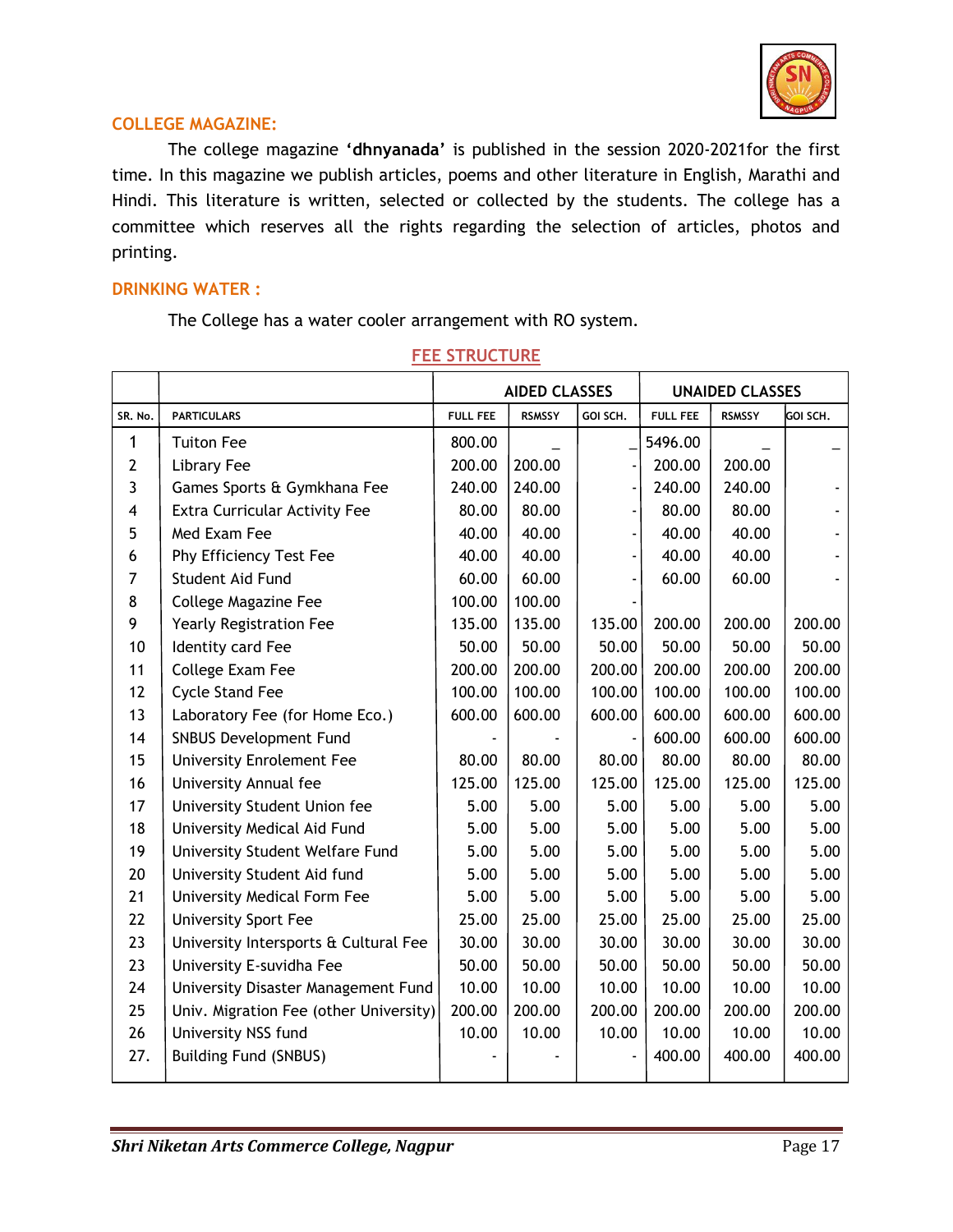

| S. No.         | <b>Particulars</b>                     | <b>FULL FEE</b> | <b>RSMSSY</b> | <b>GOI SCHOLARSHIP</b> |
|----------------|----------------------------------------|-----------------|---------------|------------------------|
| 1.             | <b>Tuition Fee</b>                     | 6869.00         |               |                        |
| $\overline{2}$ | Library Fee                            | 400.00          | 400.00        |                        |
| 3              | Games Sports & Gymkhana Fee            | 150.00          | 150.00        |                        |
| 4              | <b>Admission Fee</b>                   | 200.00          | 200.00        | 200.00                 |
| 5              | Med Exam Fee                           | 30.00           | 30.00         |                        |
| 6              | Phy. Efficiency Test Fee               | 30.00           | 30.00         |                        |
| 7              | Student Aid Fund                       | 100.00          | 100.00        |                        |
| 8              | <b>College Magazine Fee</b>            | 100.00          | 100.00        |                        |
| 9              | Yearly Registration Fee                | 200.00          | 200.00        | 200.00                 |
| 10             | Identity card Fee                      | 20.00           | 20.00         | 20.00                  |
| 11             | College Exam Fee                       | 200.00          | 200.00        | 200.00                 |
| 12             | <b>Cycle Stand Fee</b>                 | 100.00          | 100.00        | 100.00                 |
| 13             | Maintenance fund                       | 400.00          | 400.00        | 400.00                 |
| 14             | SNBUS Development Fund                 | 600.00          | 600.00        | 600.00                 |
| 15             | <b>University Enrolement Fee</b>       | 80.00           | 80.00         | 80.00                  |
| 16             | University Annual fee                  | 125.00          | 125.00        | 125.00                 |
| 17             | University Student Union fee           | 5.00            | 5.00          | 5.00                   |
| 18             | University Medical Aid Fund            | 5.00            | 5.00          | 5.00                   |
| 19             | University Student Welfare Fund        | 5.00            | 5.00          | 5.00                   |
| 20             | University Student Aid fund            | 5.00            | 5.00          | 5.00                   |
| 21             | University Medical Form Fee            | 5.00            | 5.00          | 5.00                   |
| 22             | <b>University Sport Fee</b>            | 25.00           | 25.00         | 25.00                  |
| 23             | University Inter sports & Cultural Fee | 30.00           | 30.00         | 30.00                  |
| 23             | University E-suvidha Fee               | 50.00           | 50.00         | 50.00                  |
| 24             | University Disaster Management Fund    | 10.00           | 10.00         | 10.00                  |
| 25             | Univ. Migration Fee (other University) | 200.00          | 200.00        | 200.00                 |
| 26             | University NSS fund                    | 10.00           | 10.00         | 10.00                  |
| 27             | <b>Building fund</b>                   | 400.00          | 400.00        | 400.00                 |

#### **(FOR UN-AIDED CLASSES : M.COM.)**

*Note : 1. As per the rules of university, students who admitted under Full fees category will have to pay full fees at the time of admission.*

- *2. In any case of change in University fees structure, then students will charge accordingly.*
- *3. Fees Concession will be given to student as per Notification of R. T. M. Nagpur University,Nagpur dated 19.07.2021*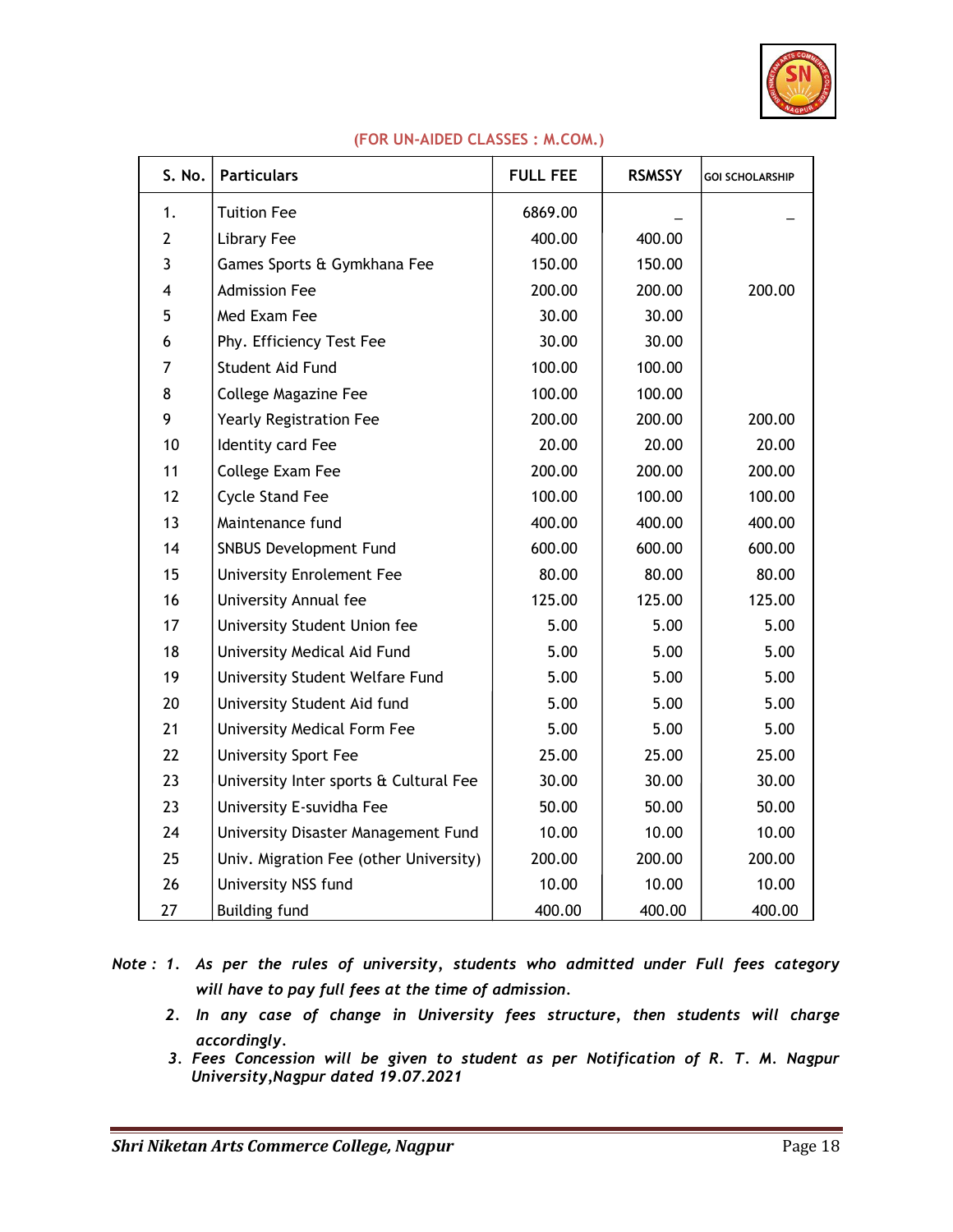

#### **NATIONAL ANTHEM:**

As per orders/directions of Government of Maharashtra National Anthem is sung at

7.30 a.m daily in the college. All the students present during the time must sing National Anthem.

#### **USE OF NATIONAL FLAG:**

According to the circular of Govt. of Maharashtra Higher & Technical Education Dept. Mumbai. Dt. 15<sup>th</sup> December, 2014 and RTMNU Letter No. sa/pra/15/2/38/Dt. 20<sup>th</sup> January 2015. **Students are bound to pay respect to National Flag and be careful that no insult is done to it.**

#### **CODE OF CONDUCT :**

- 1. The student who has passed Board Examination or University exam from outside Maharashtra must submit migration certificate along with the form.
- 2. Once admitted to the college the student has to pay fees for the whole session even in case the student leaves the course incomplete.
- 3. The student must claim the scholarship or award within a stipulated period. After that the amount will be either deposited in college account or returned to the government.
- 4. The student claiming GOI or any other scholarship must have at least 80% attendance in the class.
- 5. Student must obtain receipt for the fees they deposit to the clerk at the counter. The receipt must be kept carefully because the students may be asked to produce it whenever necessary.
- 6. The student desirous to seek admission to any of the courses must verify his/her eligibility before filling up the application form. In case the university disqualifies the candidate for the admission on any ground, college shall not be responsible for the continuation of the studies.
- 7. Once a candidate takes admission to the college, he is bound to follow all the rules put up on the College Notice Board from time to time.
- 8. The admission fees deposited at the time of admission shall not be refunded in case admission is cancelled after one month.
- 9. Students wishing to take **Bonafied Certificate** will have to pay Rs. 20/. For BC student will have to give application at least before three days.
- **10. Ragging and Eve teasing is strictly prohibited**. Disciplinary action will be taken against the students who are found indulging in such cases.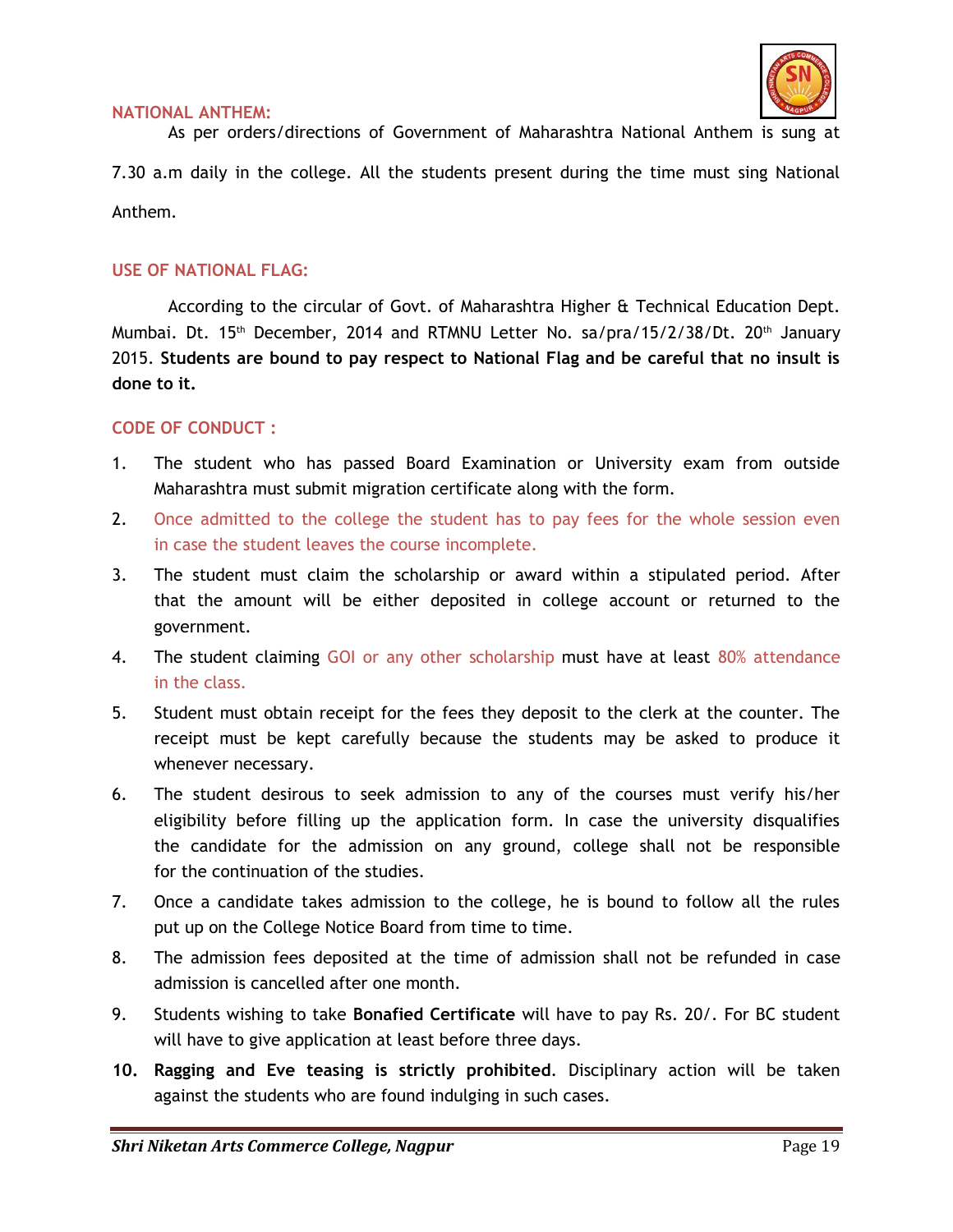

- **11. Smoking, tobacco chewing, spitting, consumption of kharra, taking any of the hard drinks in the college premises are strictly prohibited.** Disciplinary action will be taken against the students who are found indulging in such cases. ( Rs 200 fine will be charged)
- 12. Students must attend 75% of the lectures in each subject. Without it no student shall be allowed to appear at the University examination.
- 13. Admitted students should carry their **Identity Cards** with them in the college, otherwise they will not be allowed to sit in the classes. In case the I-card is lost, the student will have to pay Rs. 50 for duplicate I-card.
- 14. Students must present themselves to the class before the bell rings, otherwise they will be marked absent.
- 15. Students should come to the college in a neat and clean uniform or properly dressed.
- 16. Students must be polite in their speech and civilised in their behaviour and should maintain discipline and moral conduct.
- 17. Student must seek permission while entering or leaving the class when lecture is going on.
- 18. Celebration of Birthdays and Religious Festivals are not allowed in the college premises.
- 19. Celebration of Annual gathering or any other function is up to the discretion of college authorities.
- 20. Chatting, messaging on the mobile phone in the class is strictly prohibited.
- 21. Students shall see that they use college books, rooms, furniture, fans and the college property in general most carefully. Do not write or draw anything on boards or walls. The cost of the damage done to it shall be recovered from students themselves either individually or collectively.
- 22. Students should not stand in groups either before the office, classrooms or corridors. Causing disturbance to the classes is objectionable. Students should maintain the peace.
- 23. Students should throw the rubbish in the dustbins only. They should help to maintain hygiene and cleanliness in the college premises.